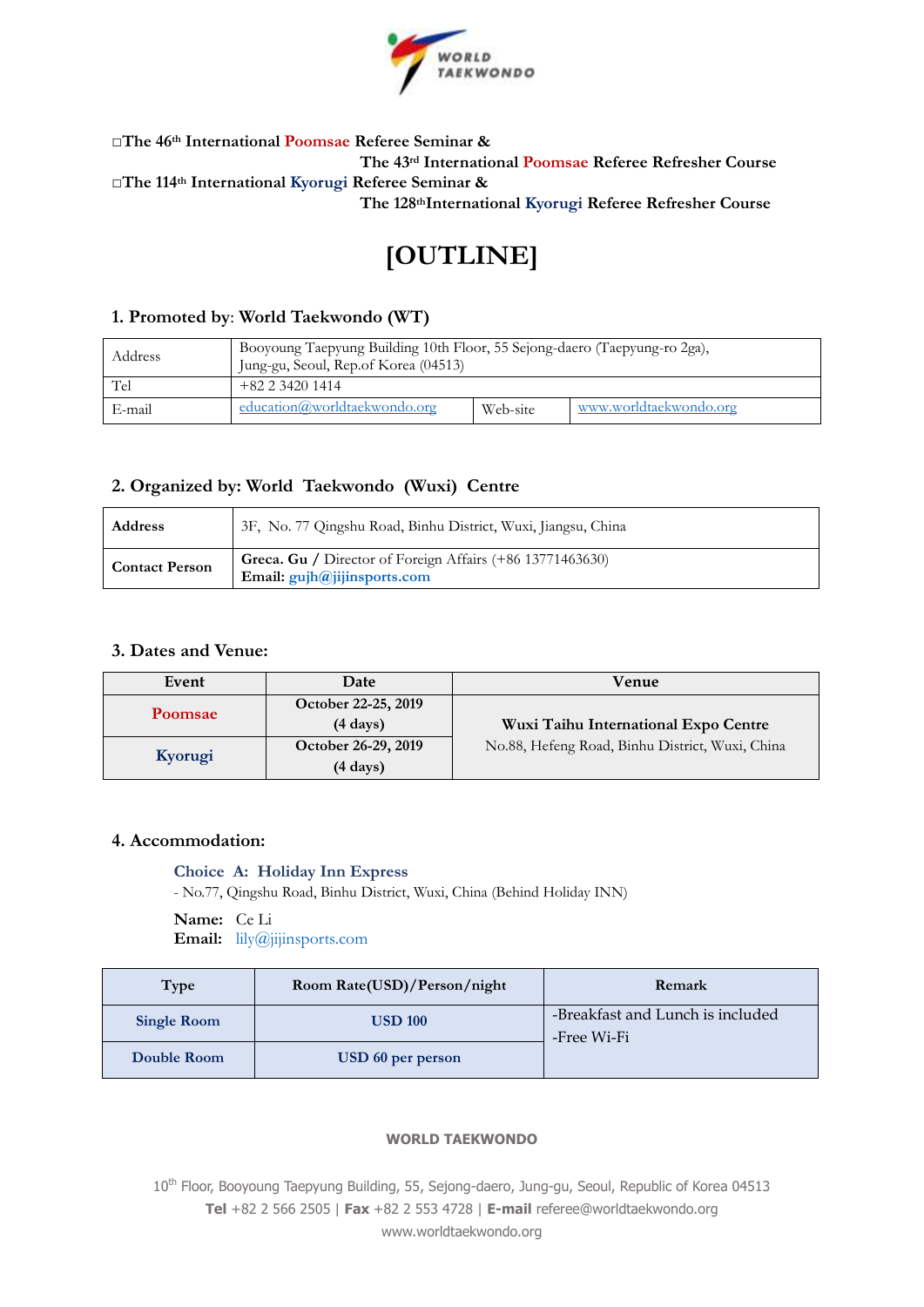

# **Choice B: Holiday Inn**

- No.77, Qingshu Road, Binhu District, Wuxi, China

#### **Name:** Ce Li **Email:** [lily@jijinsports.com](mailto:lily@jijinsports.com)

| Type               | Room Rate(USD)/Person/night | Remark                                          |
|--------------------|-----------------------------|-------------------------------------------------|
| <b>Single Room</b> | <b>USD 120</b>              | -Breakfast and Lunch is included<br>-Free Wi-Fi |
| Double Room        | USD 75 per person           | -Registration Centre                            |

# **5. Qualifications of participation**

**(1) The 114th International KYORUGI Referee Seminar** (All requirements should be met) 1. 21 years old or older (Applicants who were born on March18, 1998 or earlier are eligible, *ex) 2019-1998=21*)

2. Holder of Kukkiwon 4<sup>th</sup> Dan or higher, or 1<sup>st</sup> Dan holder or higher for female.

However, 2<sup>nd</sup>& 3<sup>rd</sup> Dan holder from newly affiliated National Association or the National Association undergoing Taekwondo development

Newly affiliated National Association or National Association which falls under the following criteria:

- Member National Associations that are provisional members of the WT

- Member National Associations the period of whose membership in the WT does not exceed two years since its recognition as a full member

- Member National Associations that is included in the list of 'Least Developed Countries' designated by the United Nations

- Member National Associations with the total number of 3rdclass and P class International Kyorugi referees not exceeding ten (10) irrespective of the number of International Kyorugi referees of 2nd class and higher.

- 3. Holder of national referee certificate in case the pertinent nation to which the applicant belongs conducts national referee certification system
- 4. The one who has good command of oral & written English language
- 5. Recommended by the President of Member National Association of the WT to which the applicant belongs.
- **6. Maximum participation Quota per each country is ten (10)**
- **\* Host country's maximum quota is twenty five (25)**

# **(2) The 128thInternational KYORUGI Referee Refresher Course**

- 1. Holder of the WT International Kyorugi Referee Certificate
- 2. IR who paid annual fee up to year of 2018

# **(3) The 46th International POOMSAE Referee Seminar (All requirements should be met)**

- 1. Holder of the Kukkiwon 4th Dan or Higher
- 2. Recommended by the President of MNA to which the applicant belongs
- 3. 21 years old or older (Applicants who were born on March 18, 1998 or earlier are eligible, ex) 2019-1998=21)

4. **Maximum participation quota per each country is fifteen (15)**

**\* Host country's maximum quota is thirty (30)**

# **(4) The 43rd International POOMSAE Referee Refresher Course**

1. Holder of the WT International Poomsae Referee Certificate

## **(5)**Only coaches who recommended by the president of member national association are allowed to attend this education programs observer for understanding the amended competition rules.

#### **WORLD TAEKWONDO**

10<sup>th</sup> Floor, Booyoung Taepyung Building, 55, Sejong-daero, Jung-gu, Seoul, Republic of Korea 04513 **Tel** +82 2 566 2505 | **Fax** +82 2 553 4728 | **E-mail** referee@worldtaekwondo.org

www.worldtaekwondo.org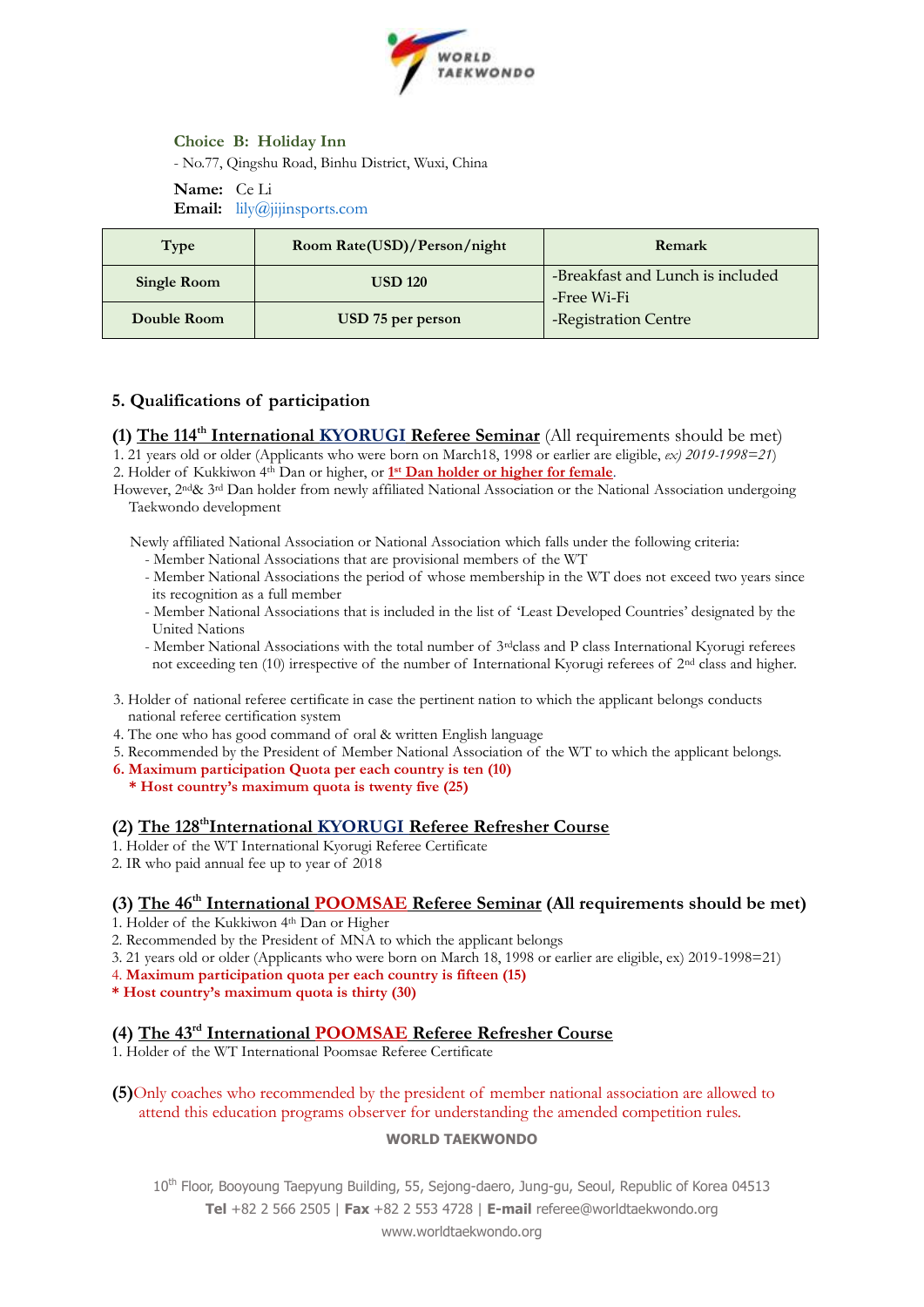

# **6. Attendance fee**

| Event                                                    | Attendance fee                       |
|----------------------------------------------------------|--------------------------------------|
| The 46 <sup>th</sup> POOMSAE IR seminar                  | 300 USD (Three hundred U.S. dollars) |
| The 43 <sup>rd</sup> <b>POOMSAE</b> IR refresher course  | 100 USD (One hundred U.S. dollars)   |
| The 114 <sup>th</sup> KYORUGI IR seminar                 | 300 USD (Three hundred U.S. dollars) |
| The 128 <sup>th</sup> <b>KYORUGI</b> IR refresher course | 100 USD (One hundred U.S. dollars)   |
| <b>Coach</b> (Observer)                                  | 50 USD (Fifty U.S. dollars)          |

# **7. Method of Payment**

- Attendance fee for all above program must be paid on site in Wuxi, China.

# **8. Application**

- (1) Completed application form should be sent to the World Taekwondo by e-mail. E-mail: [registration@worldtaekwondo.org](mailto:registration@worldtaekwondo.org)
- (2) Deadline for application: **by no later than October 1, 2019.**

# **9. Things to prepare**

Writing utensils, Taekwondo uniform (white color) and sports shoes

# **10. Visa**

If you would like to receive official invitation letter for your Visa issue, Please contact with email account as below: (with your passport copy as attachment)

# **Greca GU (+86 1377146360) or Ce Li (+86 13961733550)**

Email: [president\\_office@jijinsports.com](mailto:president_office@jijinsports.com) Deadline for application: **by no later than October 1, 2019** (Please start applying for Chinese Visa as soon as possible)

# **11. Transport: (Airport to Hotel)**

Airport shuttle bus service is not provided for participants for free. If it is needed, paid transfer service will be provided.

# **WORLD TAEKWONDO**

10<sup>th</sup> Floor, Booyoung Taepyung Building, 55, Sejong-daero, Jung-gu, Seoul, Republic of Korea 04513 **Tel** +82 2 566 2505 | **Fax** +82 2 553 4728 | **E-mail** referee@worldtaekwondo.org www.worldtaekwondo.org